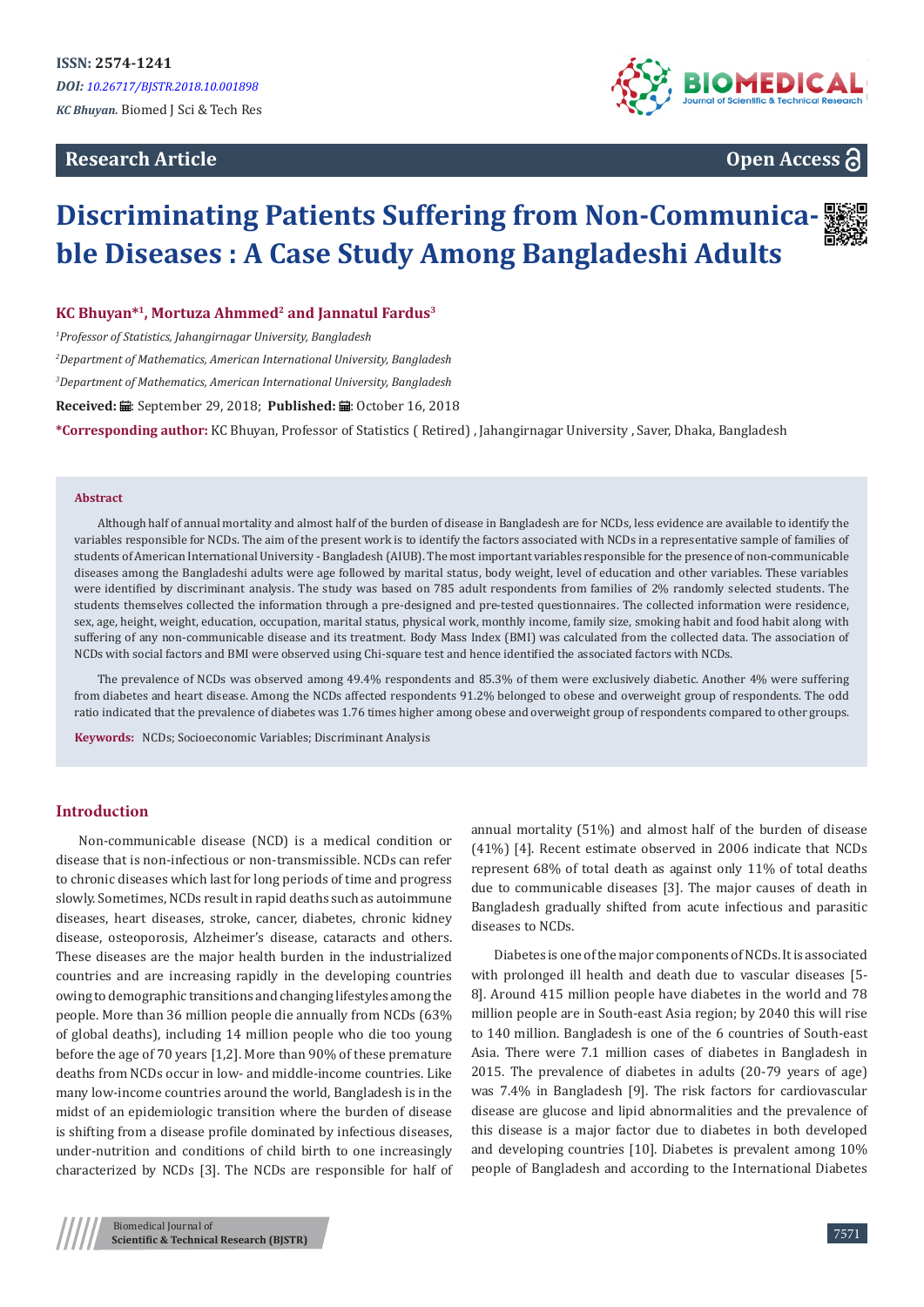Federation, the prevalence will be 13% by 2030 [10]. Tobacco smoking is another component of NCDs. It is widely used additive substance with an estimated 1.3 billion smokers worldwide and a global projected tobacco-induced death at over 6 million annually [12]. A household survey in Bangladesh estimated that tobacco-related illness was responsible for 16% of all deaths in the country [13]. It is observed from studies that some socioeconomic characteristics are responsible to enhance the diabetes and diseases related to tobacco smoking. In this paper our attempts is to identify socioeconomic characteristics responsible for NCDs.

## **Methods**

The present analysis was conducted in the American International University - Bangladesh (AIUB) using the data collected from 785 respondents. The respondents are the family members of age 18 years and above of the randomly selected students of the university. Out of 10344 students during Fall 2015-16 semester, 2% (207) were selected at random and were asked to collect information from their family members of age 18 years and above through a pre-designed questionnaire. Among the respondents, 388 (49.4%) are suffering from at least one of the non-communicable diseases. The questionnaire contains questions related to socio-demographic characteristics of each person. It also contains questions related to type of disease, duration of suffering from the disease and information related to treatment. Some of the variables are qualitative in nature. For analytical purpose, all the variables were measured in nominal scores. In some studies, it was mentioned that Body Mass Index  $\lceil BMI = Weight (in kg) / Height (in cm2) \rceil$  and obesity was associated with NCDs [6,14]. Accordingly, we tried to relate BMI with NCDs. The association of BMI with NCDs was studied by chi-square test. Association of BMI and diabetes were also studied here. Discriminant analysis was performed to discriminate the NCD affected and non NCD affected adults. The data was analyzed using SPSS version 20.

# **Results**

Among the 785 respondents 388 (49.4%) were suffering from one or more of NCDs. The investigated units were classified by BMI and by other socioeconomic characteristics. The classification was also done by the presence of NCD and by other socioeconomic characteristics. The classified results were used to test the independence of any two characters. As shown in Table 1 86.6% respondents were from urban area and among them the prevalence rate of NCDs was 47.8% against the overall prevalence rate of NCDs 49.4%. The differentials in prevalence of NCDs and residence

were significant  $[x^{\wedge}2 = 5.421, p-value \text{ is } 0.02]$ . The odd ratio[1.64] indicated that the urban people had 1.64 times more chance than the rural people to be affected by NCD. Among the respondents 68.8% were males and 47.2% of them were suffering from NCDs. The percentage of female respondents (54.3) who were suffering from NCDs was more. However, the differentials in proportions of male and female patients of NCDs were not statistically significant

$$
[\chi^2 - 3.364, p-value is 0.067]
$$

**Table 1:** Distribution of respondents by prevalence of NCDs and some socioeconomic factors.

| <b>Prevalence of NCDs</b> |               |             |               |              |               |
|---------------------------|---------------|-------------|---------------|--------------|---------------|
| <b>Yes</b>                |               | <b>No</b>   |               | <b>Total</b> |               |
| ${\bf N}$                 | $\frac{0}{0}$ | $\mathbf n$ | $\frac{0}{0}$ | $\mathbf n$  | $\frac{0}{0}$ |
| 63                        | 60.0          | 42          | 40.0          | 105          | 13.4          |
| 325                       | 47.8          | 355         | 52.2          | 680          | 86.6          |
| 388                       | 49.4          | 397         | 50.6          | 785          | 100.0         |
|                           |               |             |               |              |               |
| 255                       | 47.2          | 285         | 52.8          | 540          | 68.8          |
| 133                       | 54.3          | 112         | 45.7          | 245          | 31.2          |
| 388                       | 49.4          | 245         | 50.6          | 785          | 100.0         |
|                           |               |             |               |              |               |
| 233                       | 60.2          | 154         | 39.8          | 387          | 49.3          |
| 146                       | 38.0          | 238         | 62.0          | 384          | 48.9          |
| 9                         | 64.3          | 5           | 30.8          | 14           | 1.8           |
| 388                       | 49.4          | 397         | 50.6          | 785          | 100.0         |
|                           |               |             |               |              |               |
| 345                       | 49.1          | 358         | 50.1          | 703          | 89.6          |
| 40                        | 54.1          | 34          | 45.9          | 74           | 9.4           |
| 3                         | 37.5          | 5           | 62.5          | 8            | 1.0           |
| 388                       | 49.4          | 397         | 50.6          | 785          | 100.0         |
|                           |               |             |               |              |               |
| 15                        | 48.4          | 16          | 51.6          | 31           | 3.9           |
| 124                       | 40.1          | 185         | 59.9          | 309          | 39.4          |
|                           |               |             |               |              |               |

**Cite this article:** KC Bhuyan, Mortuza Ahmmed, Jannatul Fardus. Discriminating Patients Suffering from Non-Communicable Diseases : A Case Study Among Bangladeshi Adults. Biomed J Sci&Tech Res 10(1)-2018. BJSTR. MS.ID.001898. DOI: [10.26717/ BJSTR.2018.10.001898.](http://dx.doi.org/10.26717/BJSTR.2018.10.001898)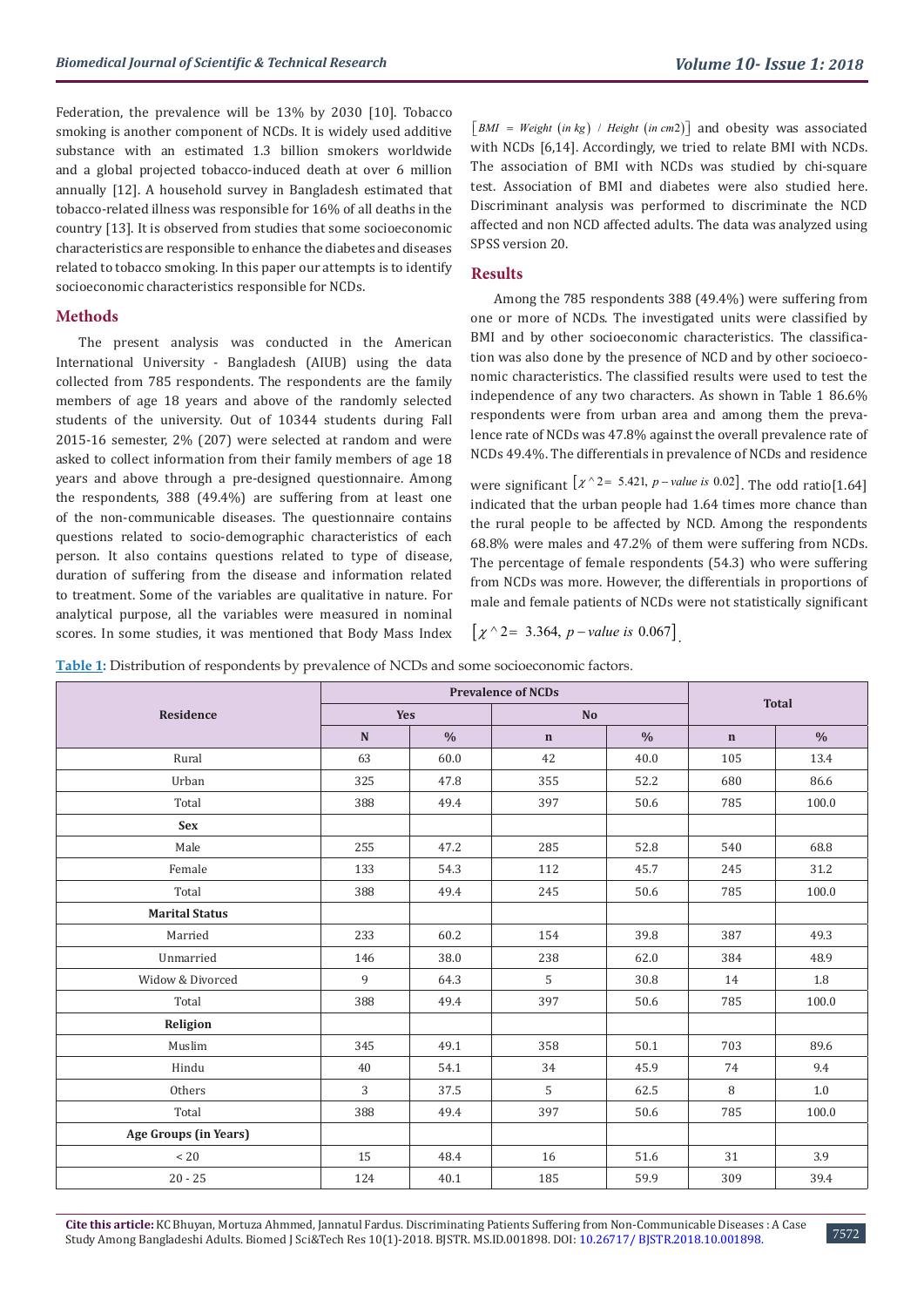| $25 - 30$                                   | 18             | 30.0       | 42             | 70.0     | 60  | $7.5\,$  |
|---------------------------------------------|----------------|------------|----------------|----------|-----|----------|
| $30 - 45$                                   | 64             | 48.5       | 68             | 51.5     | 132 | 16.9     |
| $45 +$                                      | 167            | 66.0       | 86             | 34.0     | 253 | 32.3     |
| Total                                       | 388            | 49.4       | 397            | 50.6     | 785 | 100.0    |
| Level of education                          |                |            |                |          |     |          |
| Illiterate                                  | 15             | 68.2       | $\overline{7}$ | 31.8     | 22  | 2.8      |
| Primary                                     | 33             | 66.0       | 17             | 34.0     | 50  | 6.4      |
| Secondary                                   | 65             | 56.0       | $51\,$         | 44.0     | 116 | $14.8\,$ |
| Graduate                                    | 216            | 45.0       | 264            | 55.0     | 480 | 61.1     |
| Post - graduate                             | 59             | 50.4       | 58             | 49.6     | 117 | 14.9     |
| Total                                       | 388            | 49.4       | 397            | 50.6     | 785 | 100.0    |
| Occupation                                  |                |            |                |          |     |          |
| Agriculture                                 | 8              | 40.0       | 12             | 60.0     | 20  | 2.5      |
| Business                                    | $44\,$         | 62.9       | $26\,$         | 37.1     | 70  | 8.9      |
| Service                                     | 82             | 45.8       | 97             | 54.2     | 179 | 22.8     |
| Retired                                     | 25             | $61.0\,$   | 16             | 39.0     | 41  | $5.2\,$  |
| Housewife                                   | 76             | 75.2       | 25             | 24.8     | 101 | 12.9     |
| Students                                    | 142            | 40.2       | $211\,$        | 59.8     | 353 | 45.0     |
| Others                                      | $11\,$         | 52.4       | 10             | 47.6     | 21  | 2.7      |
| Total                                       | 388            | 49.9       | 397            | 50.6     | 785 | 100.0    |
|                                             |                |            |                |          |     |          |
| <b>Monthly Family Income (in Thousands)</b> |                |            |                |          |     |          |
| $<10$                                       | 30             | 36.1       | 53             | 63.9     | 83  | 10.6     |
| $10 - 20$                                   | 37             | 45.1       | 42             | 54.9     | 82  | $10.4\,$ |
| $20 - 30$                                   | 27             | 43.5       | 35             | 56.5     | 62  | 7.9      |
| $30-40\,$                                   | 32             | 60.8       | 19             | 39.2     | 51  | 6.5      |
| $40 - 50$                                   | 27             | 69.2       | 12             | 30.8     | 39  | 5.0      |
| $60 +$                                      | 36             | 55.4       | 29             | 44.6     | 65  | 8.3      |
| No income                                   | 200            | 49.6       | 203            | $50.4\,$ | 403 | 51.3     |
| Total                                       | 388            | 49.4       | 397            | $50.6\,$ | 785 | 100.0    |
| <b>Smoking Habit</b>                        |                |            |                |          |     |          |
| Yes                                         | 61             | $\bf 48.8$ | 64             | $51.2\,$ | 125 | 15.9     |
| $\rm No$                                    | 320            | 49.4       | 328            | 50.6     | 648 | 82.5     |
| Not Applicable                              | $\overline{7}$ | 58.3       | $5\phantom{a}$ | 41.7     | 12  | $1.5\,$  |
| Total                                       | 388            | 49.4       | 397            | 50.6     | 785 | 100.0    |
| <b>Physical Labour</b>                      |                |            |                |          |     |          |
| Yes                                         | 194            | 47.2       | 217            | 52.8     | 411 | 52.4     |
| No                                          | 194            | 51.9       | 180            | 48.11    | 374 | 47.6     |
| Total                                       | 388            | 49.4       | 397            | 50.16    | 785 | 100.0    |
| <b>Habit of Taking Processed Food</b>       |                |            |                |          |     |          |
| Yes                                         | 191            | 45.0       | 233            | 55.0     | 424 | 54.0     |
| No                                          | 197            | 54.6       | 164            | 45.4     | 361 | 46.0     |
| Total                                       | 388            | 49.4       | 397            | 50.6     | 785 | 100.0    |
| <b>Level of BMI</b>                         |                |            |                |          |     |          |
| $\rm < 20$                                  | 6              | 23.1       | 20             | 76.9     | 26  | 3.3      |
| $20 - 25$                                   | 28             | 34.6       | 53             | 65.4     | 81  | 10.3     |
| $25 - 30$                                   | 191            | 48.0       | 207            | 52.0     | 398 | 50.7     |
| $30+$                                       | 163            | 58.2       | 117            | 41.8     | 280 | 35.7     |
| Total                                       | 388            | 49.4       | 397            | $50.6\,$ | 785 | 100.0    |

**Cite this article:** KC Bhuyan, Mortuza Ahmmed, Jannatul Fardus. Discriminating Patients Suffering from Non-Communicable Diseases : A Case Study Among Bangladeshi Adults. Biomed J Sci&Tech Res 10(1)-2018. BJSTR. MS.ID.001898. DOI: [10.26717/ BJSTR.2018.10.001898.](http://dx.doi.org/10.26717/BJSTR.2018.10.001898) <sup>7573</sup>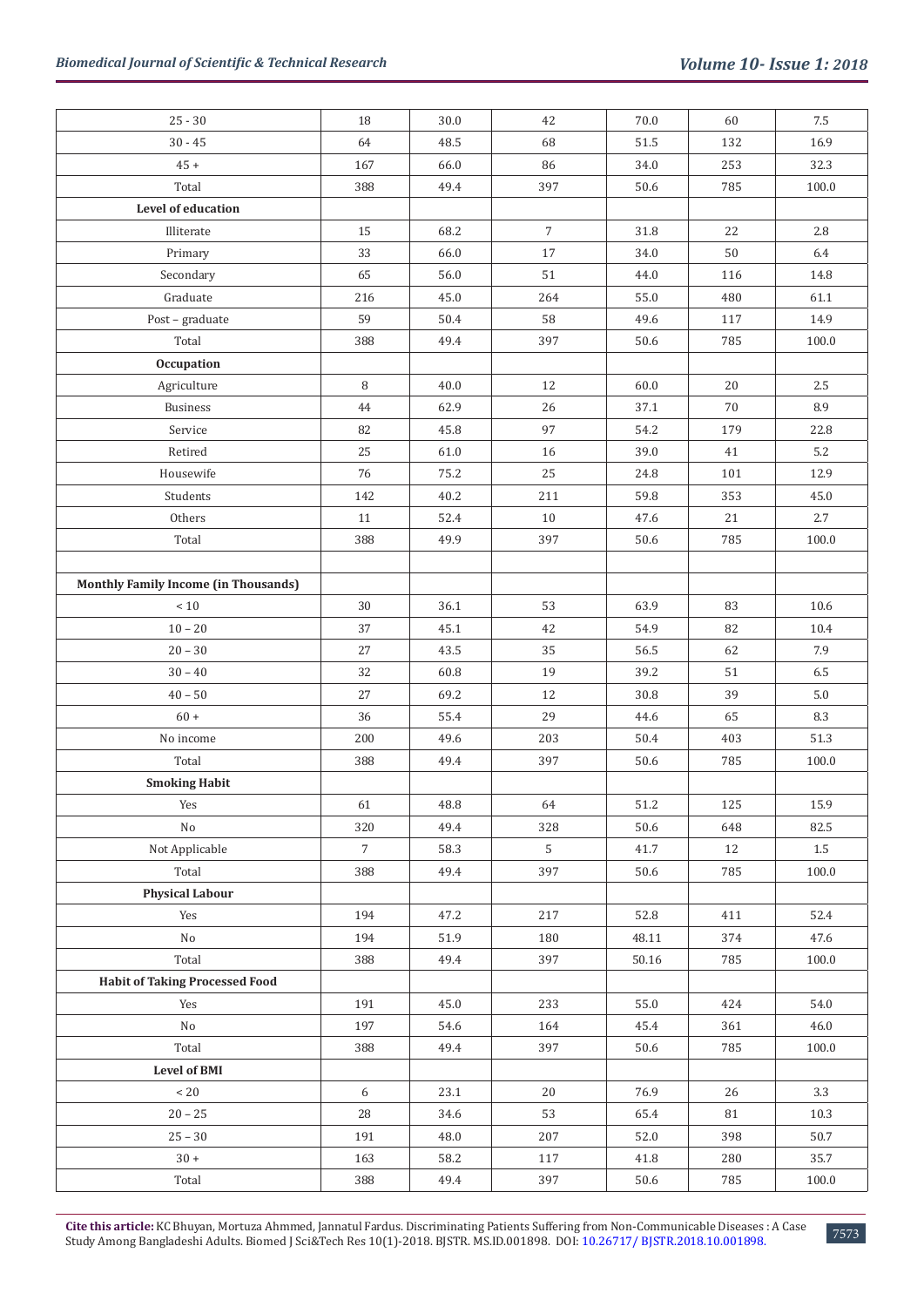The males were less exposed [odd ratio = 0.75] to NCD compared to females. Among the respondents 49.3% were married. The prevalence rate of NCDs among them was 60.2%. The prevalence was also higher among widow and divorced respondents. The differentials in prevalence rate by marital status of the respondents

were significant  $[x^2 = 40.994, p-value was 0.000]$ . The chance of suffering of married person by NCD was more than two times than that of single person [ odd ratio = 2.37]. As usual most respondents (89.6%) were Muslims but the prevalence rate (49.1%) among them was not higher compared to the prevalence rate (54.1%) among the Hindus. However, the differentials in prevalence rate by religion were not

statistically significant  $[x^2 - 1.124, p-value \text{ is } 0.57]$ . The muslims were less exposed to NCD than their non-muslim counterpart [ odd ratio  $= 0.87$ ].

Most of the respondents (39.4%) were in the age group 20 years and above but less than 25 years and among them prevalence rate of NCDs was 40.1%. A big group (32.2%) of respondents was of age 45 years and above and 66% of them were experienced of any of the NCDs. The differentials in prevalence rate by age of the respondents were significant  $\left[\chi \right]_{2} = 47.631$ , p-value is 0.000] . Those who were of age group 45+ years were more exposed to NCD than the persons of other ages  $\lceil$  odd ratio = 2.73]. Among the respondents 61.1% were graduates and the prevalence rate of NCDs among them was 45%. Among illiterate and primary educated people, the prevalence rates were higher and the differentials in prevalence rate according to level of education were significant<sub> $\chi$ </sub>  $\gamma$ <sub>2</sub> 14.426, p-value is 0.006. The illiterate people are 2.24 times more exposed to NCD than the literate people. Among the respondents 45% were students followed by service persons (22.8%). The prevalence rate of NCDs among students was 40.2% and 45.8% among service persons. The worst affected group by NCDs was housewives followed by business persons and retired persons. In a separate study [15] the prevalence of diabetes was observed in higher rates among the similar three groups. In the present analysis, it was seen that diabetes was the main cause of NCDs (Table 2) and prevalence of diabetes was observed in higher rates among these three groups of respondents mentioned above.

**Table 2:** Distribution of respondents according to their residence and types of disease.

|                            |       | <b>Total</b>  |              |               |             |               |  |
|----------------------------|-------|---------------|--------------|---------------|-------------|---------------|--|
| <b>Types of Disease</b>    | Rural |               | <b>Urban</b> |               |             |               |  |
|                            | N     | $\frac{0}{0}$ | $\mathbf n$  | $\frac{0}{0}$ | $\mathbf n$ | $\frac{0}{0}$ |  |
| <b>Diabetes</b>            | 46    | 13.9          | 285          | 86.1          | 331         | 85.3          |  |
| Heart disease              | 10    | 29.4          | 24           | 70.6          | 34          | 8.8           |  |
| Diabetes and Heart disease |       | 35.7          | 9            | 64.3          | 14          | 3.6           |  |
| Hypertension               |       | 16.7          | 5            | 83.3          | 6           | 1.5           |  |
| Others                     |       | 33.3          | C            | 67.7          | 3           | 0.5           |  |
| Total                      | 63    | 16.2          | 325          | 83.8          | 388         | 100.0         |  |

The differentials in prevalence rate by occupation of the re-

spondents were significant  $\left[\chi \right]$   $\sim$  2 = 47.852, p – *value is* 0.000  $\right]$ . The farmers were less exposed to NCD than the people of any other profession [ odd ratio = 0.675]. Only 5% respondents had income above take 40 to 50 thousands and higher proportion of this group of respondents was affected by NCDs. The next higher affected group was observed among the respondents having income Taka 30 to 40 thousands (60.8%). The proportions of affected groups of respondents having different levels of income were significantly different  $[x^{\wedge}2 = 17.003, p-value$  *is* 0.009]. The heart diseases are associated with smoking habit [5,15] and heart diseases are components of NCDs. In our study it was observed that among the smokers the prevalence rate of NCDs was 48.8%. This proportion was higher (58.3%) among the respondents for whom there was no question of smoking. However, the proportions of prevalence of NCDs among smokers and non-smokers were not significantly different. Smokers and nonsmokers were almost similarly exposed to NCD [ odd ratio = 0.97].

In many studies it is reported that diabetes is significantly related to non-involvement of physical labour [6,7] and the disease is an important cause of NCDs. In the present analysis, it was seen that 52.4% respondents were involved in physical labour and prevalence rate of NCDs among this group of people was 47.2%. The corresponding figure for other group of people was 51.9%. This proportion of prevalence of NCDs among the respondents who did not do any physical labour was slightly higher. But the differentials in proportions were not statistically significant

 $[y^{\wedge}2 = 1.708, p-value is 0.191]$  [ odd ratio = 0.83]. Most of the respondents (54%) were habituated in taking canned or processed food from the market. The prevalence rate among them was 45%. The corresponding figure among the respondents who were not habituated with canned or processed food was 54.6%. This difference

in proportions was significant  $[x^2 - 7.075, p-value \text{ is } 0.008]$ . The result did not indicate that processed food was responsible for NCDs as the prevalence of it was less among the respondents who were habituated with processed food. Obesity (BMI  $\geq$  30, [14]) is generally associated to a significantly higher risk of arterial hypertension, diabetes, hepatic steatosis and other diseases of NCDs.

In our present analysis we observe that the level of BMI is significantly associated with the prevalence of NCDs  $\left[\chi^2 = 23.355, p-value \text{ is } 0.000\right]$ . Among the NCDs patients 85.3% (Table 2) were suffering from diabetes. This percentage was higher as most of the respondents were from urban area. It indicated that urban people were more diabetic. This finding is similar with the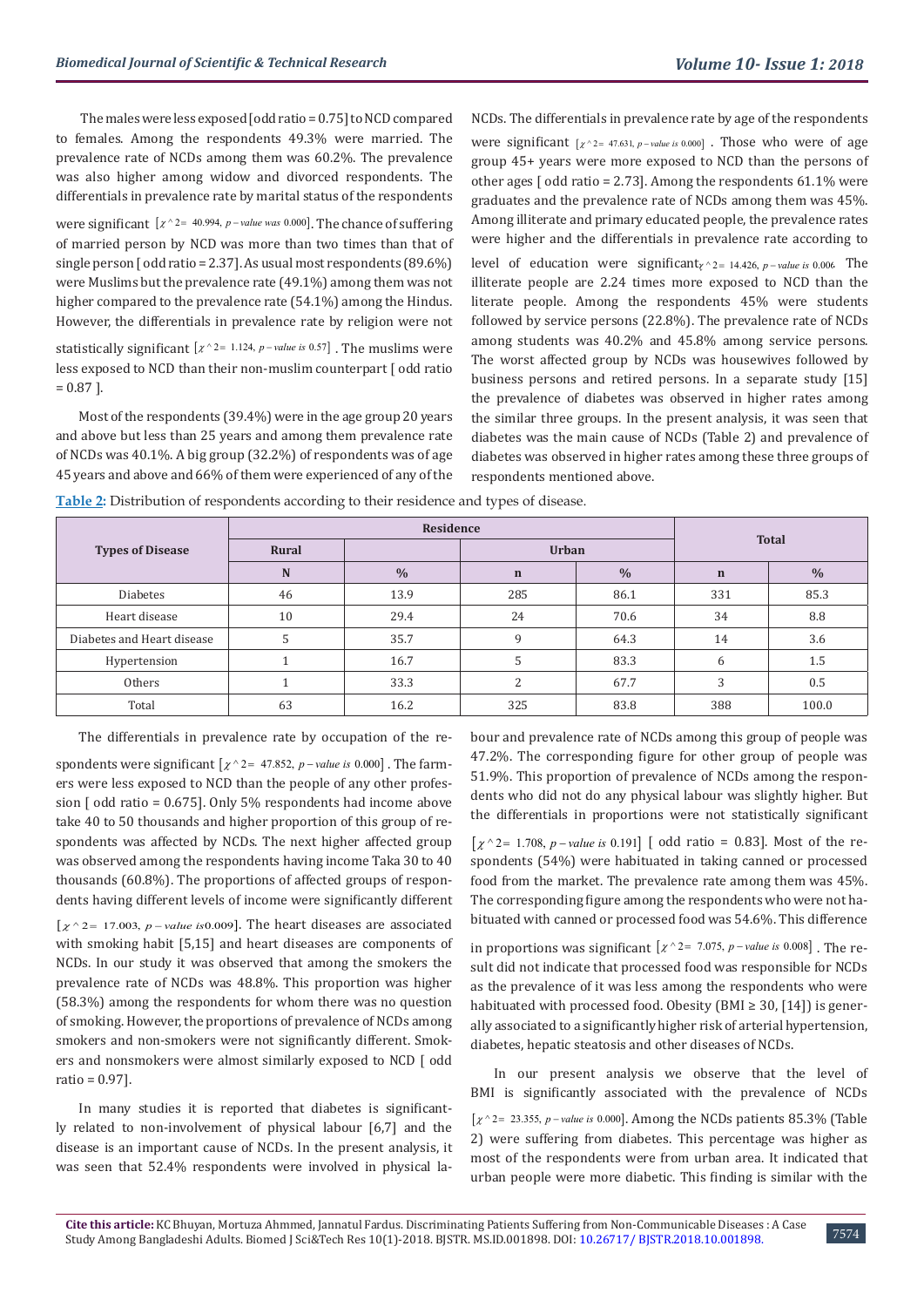finding observed at national level [15] and in other sample study [16], where more urban people were diabetic patients [15,16]. This study also indicated that diabetic was one of the biggest causes of NCDs [1]. The differentials in types of disease by residence was

significant  $[\chi^2 = 10.222, p-value = 0.037]$ . It is seen that higher rates of prevalence were observed among over weight (BMI 25 to less than 30) and obese group of people [15]. The prevalence of NCDs among these two groups was 52.2%. The prevalence rate was 2.52 times more among these two groups (OR=2.52) compared to other two groups. Confidence interval for OR is 1.52 to 3.63. The present analysis also indicated that diabetes was the main factor of NCDs (85.3% are exclusively diabetic). Among the diabetic patients overweight and obese group of respondents was higher in proportion (90.3%) (Table 3).

**Table 3:** Distribution of respondents according to level of BMI and prevalence of diabetes.

|                     |            | <b>Prevalence of Diabetes</b> |             |               |              |               |
|---------------------|------------|-------------------------------|-------------|---------------|--------------|---------------|
| <b>Level of BMI</b> | <b>Yes</b> |                               | <b>No</b>   |               | <b>Total</b> |               |
|                     | ${\bf N}$  | $\frac{0}{0}$                 | $\mathbf n$ | $\frac{0}{0}$ | $\mathbf n$  | $\frac{0}{0}$ |
| $~<$ 20             | 6          | 23.1                          | 20          | 76.9          | 26           | 3.3           |
| $20 - 25$           | 27         | 33.3                          | 54          | 66.7          | 81           | 10.3          |
| $25 - 30$           | 166        | 41.7                          | 232         | 58.3          | 398          | 50.7          |
| $30 +$              | 132        | 47.1                          | 148         | 52.9          | 280          | 35.7          |
| Total               | 331        | 43.7                          | 454         | 56.3          | 785          | 100.0         |

The differences in proportions according to level of BMI and prevalence of diabetes were significantly different  $[\chi^2] = 9.355$ , *p* – *value is* 0.025]. The prevalence of diabetes among the obese and overweight group of people was 1.76 times higher compared to other groups [16]. Confidence interval for OR is 1.14 to 2.72. Around 32% respondents were of age greater than or equal to 45 years and 50.6% of them were exclusively diabetic (Tables 4 & 5). This proportion of diabetic patients was lower among the respondents of other age groups. The odds ratio (1.65) indicated that the prevalence of diabetes among the respondents of age greater than or equal to 45 years was 1.65 times than that of other age groups. The 95% confidence interval for odds ratio is 1.30 to 2.10. The lowest prevalence of diabetes (30%) was observed among the

agriculturists. The highest prevalence rate (47.1%) was observed among the business persons. The differences in proportions of prevalence of diabetes according to different levels of profession

were statistically significant  $[x^2 - 15.204, p - value \text{ is } 0.019]$ . The result of odds ratio (1.25) indicated that the prevalence of diabetes was 1.25 times more among business persons compared to persons of other professions. The 95% confidence interval for odds ratio is 0.76 to 2.04. The most important variables to discriminate status, weight, education, etc. The importance between NCD affected people and non- of variables were studied by the magnitude of affected people were age followed by marital the correlation coefficient of the variables and the discriminant function score [19].

**Table 4:** Distribution of respondents by prevalence of diabetes and demographic factors.

|                          | <b>Prevalence of Diabetes</b> |               |             |               | <b>Total</b> |               |  |
|--------------------------|-------------------------------|---------------|-------------|---------------|--------------|---------------|--|
| Age Groups (in<br>Years) | <b>Yes</b>                    |               |             | <b>No</b>     |              |               |  |
|                          | $\mathbf n$                   | $\frac{0}{0}$ | $\mathbf n$ | $\frac{0}{0}$ | $\mathbf n$  | $\frac{0}{0}$ |  |
| $~<$ 20                  | 15                            | 48.4          | 16          | 51.6          | 31           | 3.9           |  |
| $20 - 25$                | 123                           | 39.8          | 186         | 60.2          | 309          | 39.4          |  |
| $25 - 30$                | 45                            | 25.0          | 45          | 75.0          | 60           | 7.6           |  |
| $30 - 45$                | 50                            | 37.9          | 82          | 62.1          | 132          | 16.8          |  |
| $45 +$                   | 128                           | 50.6          | 125         | 49.4          | 253          | 32.2          |  |
| Total                    | 331                           | 42.2          | 454         | 57.8          | 785          | 100.0         |  |
| Profession               |                               |               |             |               |              |               |  |
| Agriculture              | 6                             | 30.0          | 14          | 70.0          | 20           | 2.5           |  |
| <b>Business</b>          | 33                            | 47.1          | 37          | 52.9          | 70           | 8.9           |  |
| Service                  | 69                            | 38.5          | 110         | 61.5          | 179          | 22.8          |  |
| Retired                  | 15                            | 36.6          | 26          | 63.4          | 41           | 5.2           |  |
| Housewife                | 42                            | 41.6          | 59          | 58.4          | 101          | 12.9          |  |
| Student                  | 141                           | 39.9          | 212         | 60.1          | 353          | 45.0          |  |
| Others                   | 8                             | 38.1          | 13          | 61.9          | 21           | 2.7           |  |
| Total                    | 331                           | 42.2          | 454         | 57.8          | 785          | 100.0         |  |

**Cite this article:** KC Bhuyan, Mortuza Ahmmed, Jannatul Fardus. Discriminating Patients Suffering from Non-Communicable Diseases : A Case Study Among Bangladeshi Adults. Biomed J Sci&Tech Res 10(1)-2018. BJSTR. MS.ID.001898. DOI: [10.26717/ BJSTR.2018.10.001898.](http://dx.doi.org/10.26717/BJSTR.2018.10.001898) <sup>7575</sup>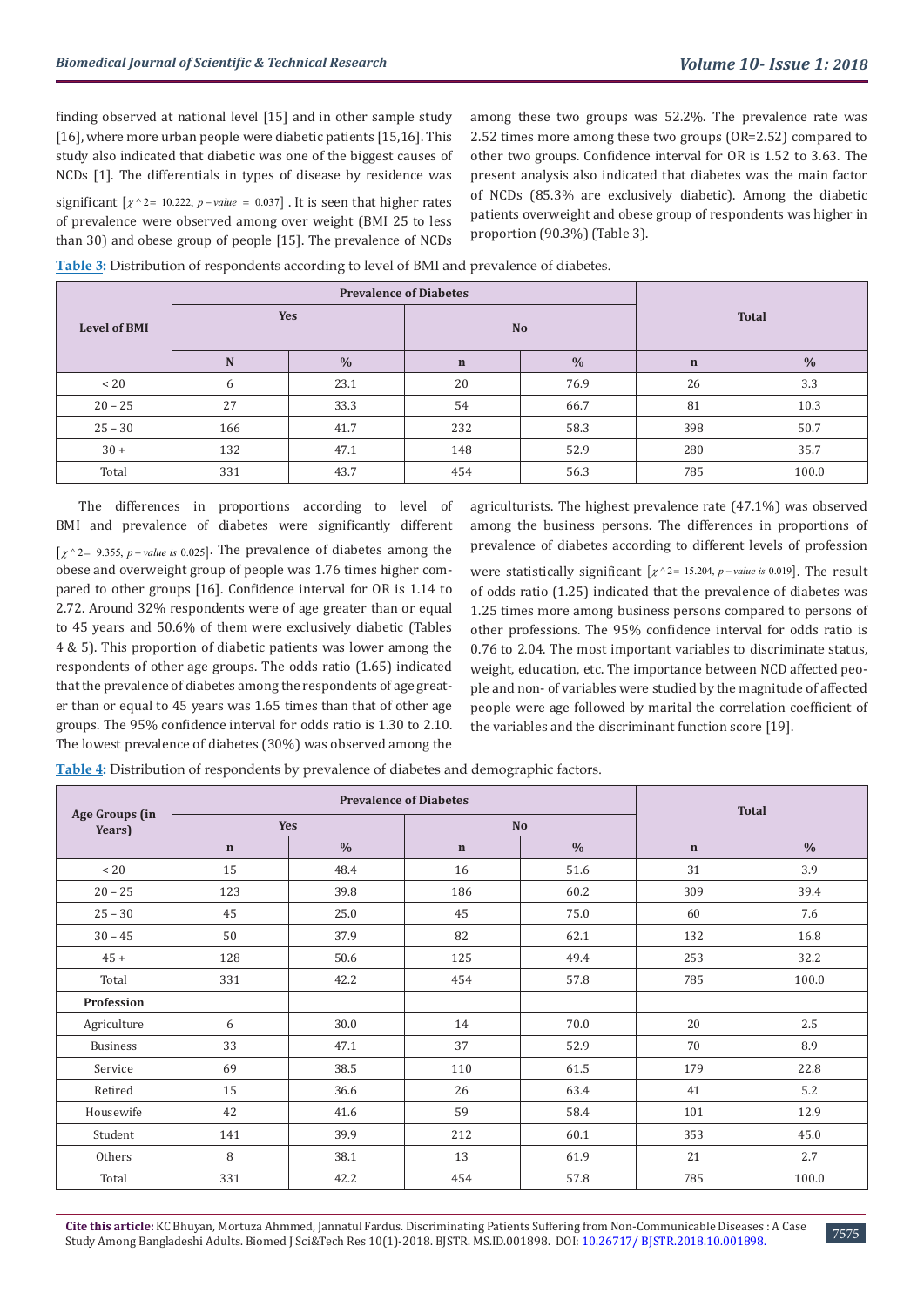| Variable, x.    | <b>Discriminant Coefficient</b> | <b>Correlation Coefficient of Variable and</b><br><b>Discriminant Function Score</b> | Wilk's $\Lambda$ | $\chi^2$<br>Value | p-Value |
|-----------------|---------------------------------|--------------------------------------------------------------------------------------|------------------|-------------------|---------|
| Age             | 0.480                           | 0.701                                                                                |                  |                   |         |
| Marital status  | $-0.340$                        | $-0.570$                                                                             |                  |                   |         |
| Weight          | 0.392                           | 0.307                                                                                |                  |                   |         |
| Education       | $-0.279$                        | $-0.307$                                                                             |                  |                   |         |
| Process food    | 0.148                           | 0.281                                                                                |                  |                   |         |
| Height          | $-0.230$                        | $-0.270$                                                                             |                  |                   |         |
| Residence       | $-0.221$                        | $-0.246$                                                                             |                  |                   |         |
| Income          | 0.475                           | 0.205                                                                                |                  |                   |         |
| Gender          | 0.010                           | 0.194                                                                                |                  |                   |         |
| Restaurant food | $-0.010$                        | 0.191                                                                                |                  |                   |         |
| Physical work   | 0.147                           | 0.138                                                                                |                  |                   |         |
| Food habit      | 0.008                           | 0.047                                                                                |                  |                   |         |
| Smoking         | $-0.027$                        | 0.036                                                                                |                  |                   |         |

**Table 5:** Standardized discriminant coefficient and the correlation coefficient of variable and discriminant function score.

# **Discussion**

The study was based on data collected from 785 adult respondents of 207 families. The families were the families of randomly selected students of American International University - Bangladesh (AIUB). Among the respondents 388 were suffering from at least one of the non-communicable diseases. Among this group 85.3% were exclusively suffering from diabetes. Similar higher rate of diabetic group among NCDs affected people were also observed in other studies [5-8]. Among the diabetic patients 91.2% respondents were of obese and overweight group. Similar to other studies, tobacco smoking is another source of NCDs [12]. In the present analysis 15.9% were smokers. This percentage among the respondents who were exposed to NCDs is 15.7. The study indicated that tobacco smoking was not significantly associated with NCDs. The NCDs were significantly associated with residence, marital status, age, education, occupation, income, physical labour and BMI. Discriminant analysis also supported this fact. The association was studied by  $\chi$ <sup>^2</sup> test. The prevalence rate of NCDs among urban people was 47.8%. But this rate was higher (60%) among the rural people. The prevalence of NCDs was observed higher (60.2%) among the married respondents.

Among the respondents 32.2% were of the age group 45 years and above and 66% of them were exposed to NCDs. Major NCDs exposed respondents were diabetic and among the diabetic patients 38.7% were of age group 45 years and above. This finding is similar to that observed in home and abroad [15,16,18]. The prevalence of NCDs among illiterate people was the highest (68.2%) followed by primary and secondary level educated respondents. Among housewives the prevalence of NCDs was the highest (75.2%) followed by business persons and retired persons. Among the respondents 19.7% were of income group 30 thousand or more per month and among them the prevalence of NCDs was 56.8%. The prevalence of NCDs was significantly different among respondents of different income levels. The prevalence of NCDs was low among the respondents (47.2%) who were involved in any type

of physical work. Among the respondents obesity and overweight (BMI  $\geq$  25+) were more prevalent (86.4%). The prevalence of NCDs was significantly more among these two groups of respondents. This obesity is one of the risk factor of prevalence of NCDs and it enhances arterial hypertension, diabetes, renal failure etc [14]. In this study also it was observed that higher prevalence rate (90%) of diabetes was observed among respondents of obesity and overweight. The discriminant analysis showed that the variables age, followed by marital status and weight were the most important variables in discriminating the two groups of adults. Similar findings were observed in both home and abroad [1,3,4,15,16]. NCDs are the major health burden in both developed and developing countries. The incidence of NCDs cannot be avoided, but its prevalence can be reduced by implementing appropriate action plan. The following actions are very important to reduce the prevalence rate. These are

a) Halt the rise in diabetes by encouraging people to participate in blood screening programs and to encourage them to do some sorts of physical labour.

b) Motivation campaign is to be conducted to reduce tobacco consumption by informing the people about the health hazard of tobacco consumption.

c) To motivate eligible people to join counseling campaign for drug therapy so that heart attacks can be reduced.

d) To take action for availability of affordable basic technologies and essential medicines to treat major noncommunicable diseases.

e) To motivate people so that they become careful about the danger of obesity and its adverse effect of health. The public health authority can play a decisive role for the above steps.

## **References**

1. [WHO \(2013\) Global action plan for the prevention and control of NCDs](https://www.who.int/nmh/events/ncd_action_plan/en/) [2013-2020: 1-2](https://www.who.int/nmh/events/ncd_action_plan/en/).